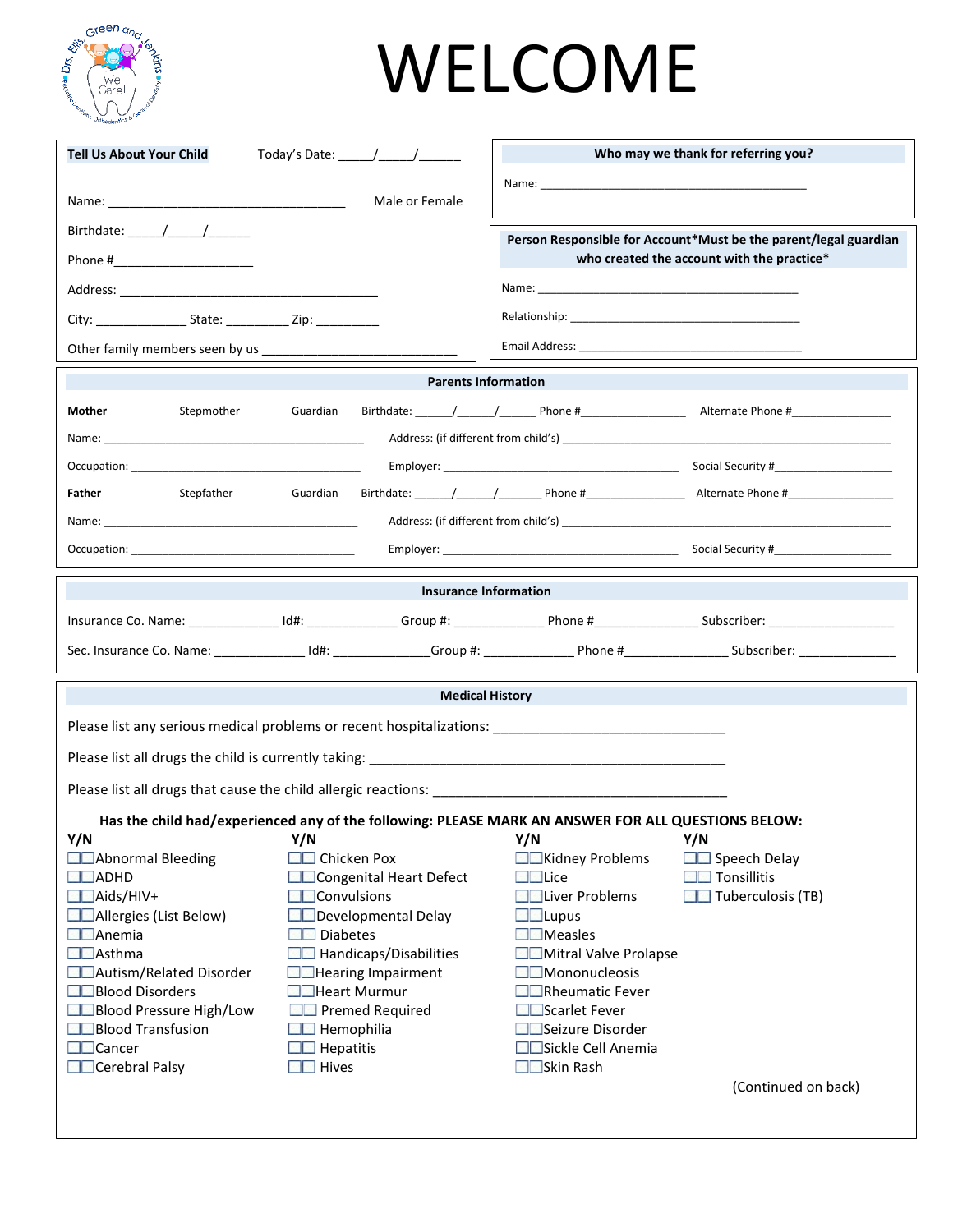| <b>Dental History</b>                                                                                                                             |                                 |
|---------------------------------------------------------------------------------------------------------------------------------------------------|---------------------------------|
|                                                                                                                                                   |                                 |
| Reason for today's visit/specific dental concerns:                                                                                                | Is the child currently in pain? |
| Previous/Present Dentist:<br><u> 1980 - Jan Barat, margaret ar brezhon eo ar brezhon en an den an den an den an den an den an den an den an d</u> |                                 |
| What was done at the last visit?                                                                                                                  |                                 |
|                                                                                                                                                   |                                 |
| How often do you brush?                                                                                                                           |                                 |
| Has the child ever had any pain/tenderness in his/her jaw joint (TMJ/TMD)?                                                                        |                                 |
| Has the child ever had any injuries to his/her teeth, mouth, head or jaws?                                                                        |                                 |
| If yes, please describe                                                                                                                           |                                 |
| Has the child experienced problems with previous dental work?                                                                                     |                                 |
| If yes, please explain                                                                                                                            |                                 |
| Is the child's water fluoridated? Is the child taking fluoridated supplements?                                                                    |                                 |
| Does an adult assist with brushing?<br>Does the child brush daily?                                                                                |                                 |
| Does the child floss daily?<br>Does an adult assist with flossing?                                                                                |                                 |

| Does/did the child have any of the following habits? PLEASE MARK AN ANSWER FOR ALL QUESTIONS BELOW: |                                        |                               |  |  |  |  |
|-----------------------------------------------------------------------------------------------------|----------------------------------------|-------------------------------|--|--|--|--|
| Y/N                                                                                                 | Y/N                                    | Y/N                           |  |  |  |  |
| <b>ELL</b> ip Sucking/Biting                                                                        | □□Thumb/Finger Sucking - until age ___ | <b>■■</b> Tongue/Cheek Biting |  |  |  |  |
| <b>Nail Biting</b>                                                                                  | □□Used Pacifier - until age ____       | <b>National Set Thrust</b>    |  |  |  |  |
| <b>Exercise</b> Chewing on Objects                                                                  | □□Nursing/Bottle Habits - until age    | Speech Problems               |  |  |  |  |
| Mouth Breather                                                                                      | Breast Fed - until age                 |                               |  |  |  |  |
| <b>■■Clenching/Grinding Teeth</b>                                                                   | Still in Sippy Cup                     |                               |  |  |  |  |

| <b>Medical Information</b>                                   |                                                                               |  |  |  |
|--------------------------------------------------------------|-------------------------------------------------------------------------------|--|--|--|
|                                                              |                                                                               |  |  |  |
|                                                              |                                                                               |  |  |  |
|                                                              | Is the child currently under the care of a physician? Let yes, please explain |  |  |  |
| Please describe your child's physical health? Good Fair Poor |                                                                               |  |  |  |
| Are immunizations current?                                   |                                                                               |  |  |  |

# **Authorizations**

I affirm that the information I have given is correct to the best of my knowledge. It will be held in the strictest confidence and it is my responsibility to inform this office of any changes in my child's medical status. I authorize the dental staff to perform the necessary dental services my child may need. It is also my responsibility to inform this office of any changes in my insurance coverage. I understand that payment is due at the time services are rendered.

\_\_\_\_\_\_\_\_\_\_\_\_\_\_\_\_\_\_\_\_\_\_\_\_\_\_\_\_\_\_\_\_\_\_\_\_\_\_\_\_\_\_\_\_\_\_\_\_\_\_\_\_\_\_\_\_\_\_\_\_\_\_\_\_\_\_\_\_\_\_\_\_\_\_\_\_\_\_\_\_\_\_\_\_\_\_\_\_\_

| Signature of Parent or Guardian | Date |
|---------------------------------|------|
|---------------------------------|------|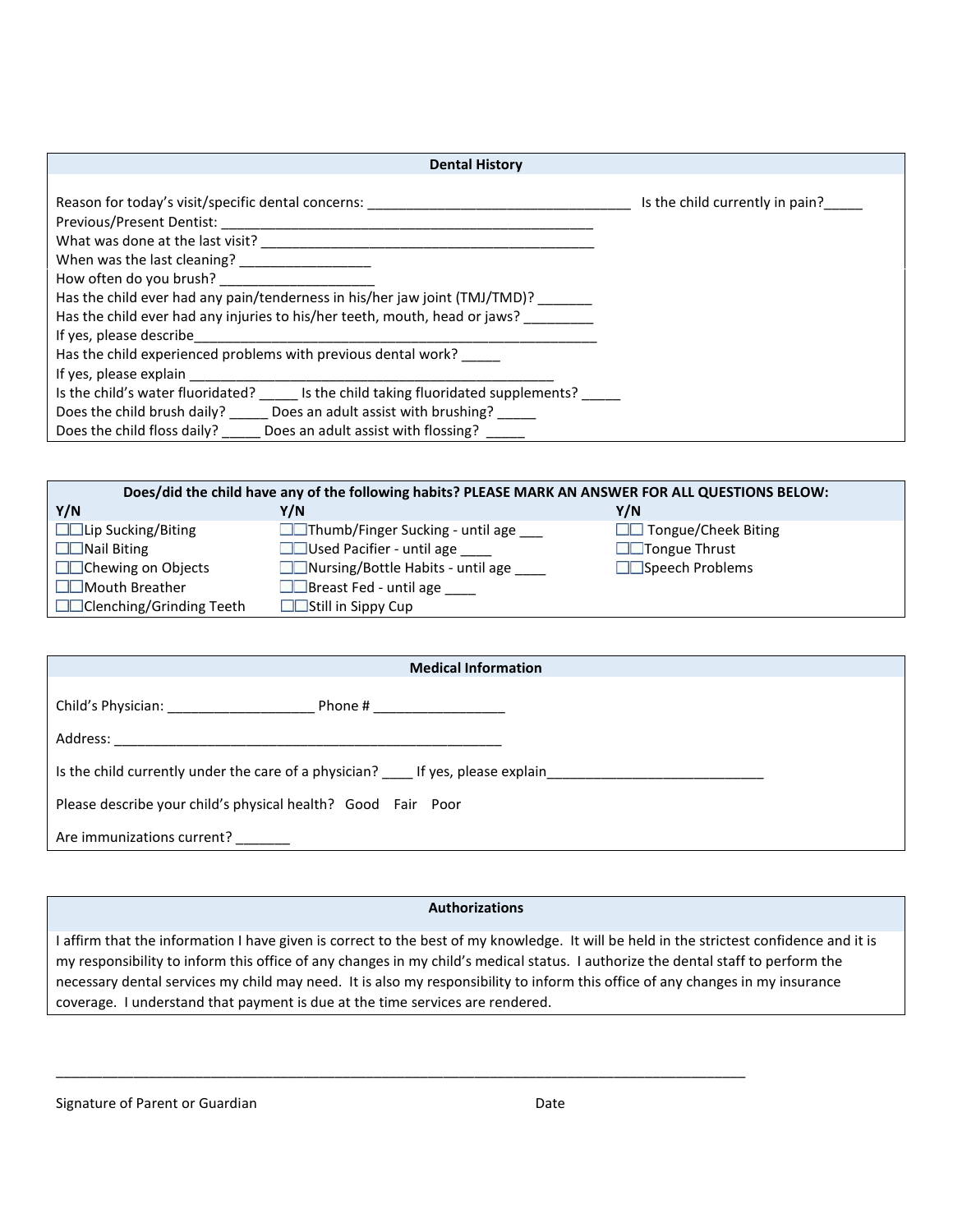# **Drs. Ellis, Green and Jenkins Financial Agreement and Office Policies**

The dentists and staff of Drs. Ellis, Green and Jenkins are dedicated to providing the best possible care and service. Understanding our financial agreement is an important part of your care and treatment.

- Your **estimated** patient responsibility (co-insurance and deductible) is due in full at the time of service.
- We accept cash, checks, money orders, all major credit cards, and Care Credit.
- Major credit card payments can be processed over the phone. You can also pay on our website via PayPal.

# **Insurance:**

By providing your insurance information, you have agreed to be responsible for services provided. It is very important that you know the terms of your plan, including benefits, limitations, co-insurance, deductible, remaining max and out of pocket expense before each scheduled appointment.

- While many insurance companies are only allowing bitewings once a year, our doctors may recommend taking xrays more frequently. Bitewing x-rays and fluoride treatment may be performed at each routine cleaning for patients 4 years and older, unless the patient, parent or guardian informs the assistant at the beginning of their visit that they do not wish to have bitewings taken and/or have fluoride applied.
- The bitewing x-rays allow the doctor to see any decay that may be in-between the patient's teeth, which the dentist otherwise would not be able to see.
- Fluoride application is also recommended every six months, as it helps strengthen the enamel of your teeth and it helps prevent decay.

We will file dental claims to most insurance companies. If there is secondary coverage, that information must be provided before the scheduled appointment. If provided after the appointment, you will be responsible for filing the claim to your secondary insurance.

We will collect your portion due (co-insurance) and deductible as estimated based on our system at the time services are rendered. Any pre-estimate or treatment plan provided to you is **not** a guarantee of payment. Payment is determined by your insurance company upon receipt of a claim. Payment is due in **full** at the time services are rendered **if** the patient is under a pre-existing clause or has reached the annual maximum.

# **For our self-pay patients, payment is due in full at the time of service.**

# **Past Due Accounts:**

If your account becomes past due, we will take necessary steps to collect the balance owed. If we have to refer your account to a collection agency, you are required to pay all of the collection costs which are incurred.

# **Separation/Divorce:**

In the situation of a divorce or separation, the parent authorizing treatment for a child will be the parent responsible for their treatment fees. If the divorce decree requires the other parent to pay all or part of the treatment costs, it is the authorizing parent's responsibility to collect from the other parent. As always, the person bringing the child to the appointment will be expected to pay as required.

# **Returned Checks:**

In the rare case of a returned check for insufficient funds, we will electronically debit your account for the amount of the check plus a processing fee of \$30.00. Unpaid returned checks will be forwarded to the Richland County Solicitor's Office.

# **Confirming of Appointments:**

We will make every attempt to contact you about an appointment. However, your confirmation reminder is a courtesy to you; we encourage you to record the scheduled information on your calendar.

# **Missed/Canceled Appointments:**

The second time a patient misses an appointment, or cancels with less than 24 hours' notice from the appointment time, we may assess a fee. This fee must be paid before a new appointment is scheduled. Patients with multiple missed appointments will be asked to transfer their records to another office. Exceptions will be considered on an individual basis.

# **Missed/Canceled Appointments for patients with South Carolina Healthy Connections Coverage:**

The second time a patient misses an appointment, or cancels with less than 24 hours' notice from the appointment time, we may notify your insurance company of the missed appointment. Patients with multiple missed appointments will be asked to transfer their records to another office. Exceptions will be considered on an individual basis.

# **Scheduling:**

We try, whenever possible, to accommodate your need for appointment times that fit your schedule. There are certain types of procedures and ages of children, however that we schedule at specific times in order to provide the best care possible. For additional information, please visit our website: www.wecaredentalsc.com.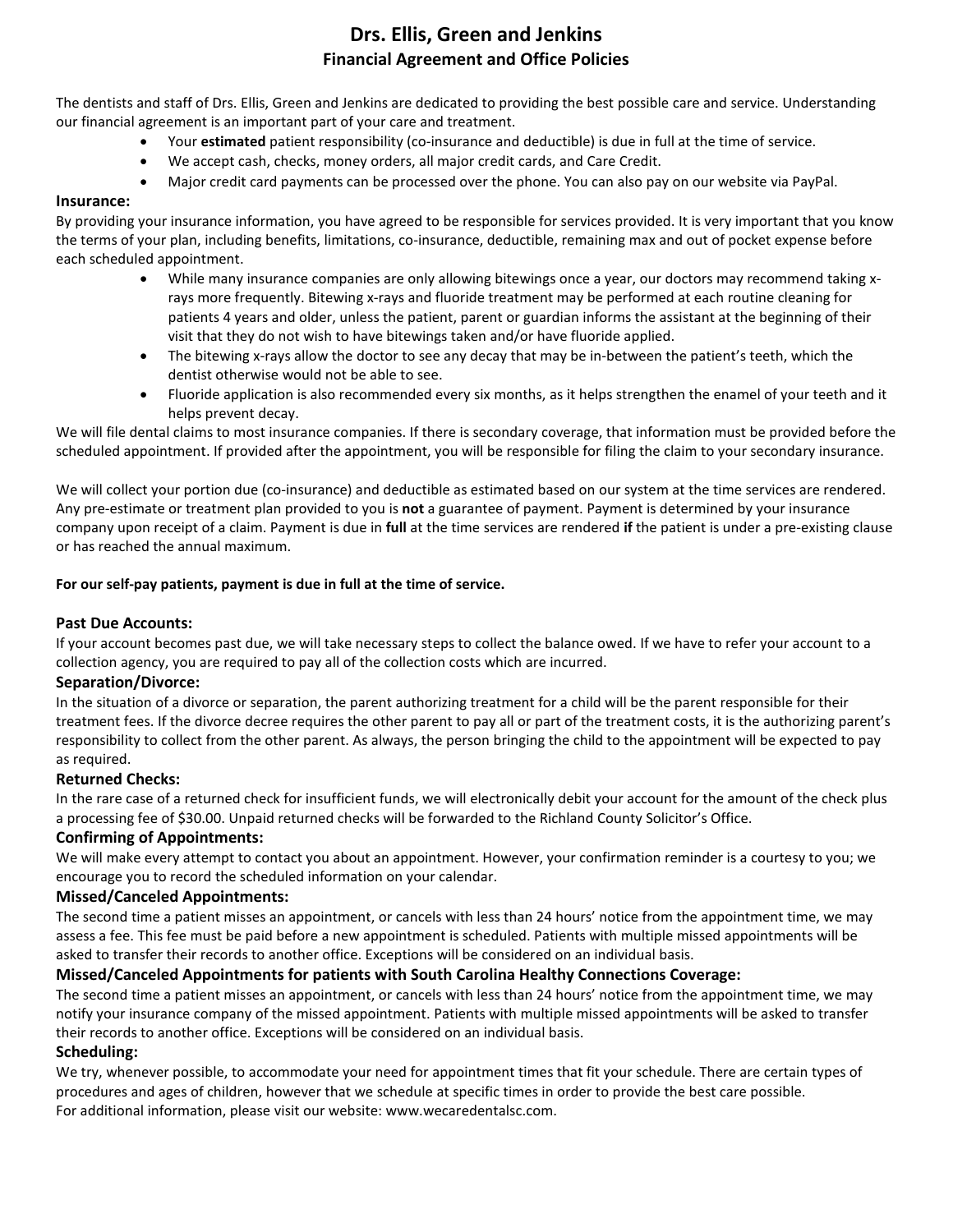### **DRS. ELLIS, GREEN and JENKINS**

### NOTICE OF PRIVACY PRACTICES

# **THIS NOTICE DESCRIBES HOW HEALTH INFORMATION ABOUT YOU MAY BE USED AND DISCLOSED AND HOW YOU CAN GET ACCESS TO THIS INFORMATION.**

# **PLEASE REVIEW IT CAREFULLY. THE PRIVACY OF YOUR HEALTH INFORMATION IS IMPORTANT TO US.**

### **OUR LEGAL DUTY**

Your medical record may contain personal information about your health. This information may identify you and relate to your past, present or future physical or mental health condition and related health care services and is called Protected Health Information (PHI). This Notice of Privacy Practices describes how we may use and disclose your PHI in accordance with applicable law. It also describes your rights regarding how you may gain access to and control your PHI. We are required by law to maintain the privacy of PHI and to provide you with notice of our legal duties and privacy practices with respect to PHI. We are required to abide by the terms of the Notice of Privacy Practices while it is in effect. This Notice takes effect (10/06/2014), and will remain in effect until we replace it. Any new Notice of Privacy Practices will be effective for all PHI that we maintain at that time. We will provide you with a copy of the revised Notice of Privacy Practices by posting a copy on our website, sending a copy to you in the mail upon request or providing one to you at your next appointment.

### **USES AND DISCLSOURES HEALTH INFORMATION**

**Treatment:** Your PHI may be used and disclosed to those who are involved in your care for the purpose of providing, coordinating, or managing your services. This includes consultation with clinical supervisors or other team members. Your authorization is required to disclose PHI to any other care provider not currently involved in your care. Example: If another dentist referred you to us, we may contact that dentist to discuss your care. Likewise, if we refer you to another dentist, we may contact that dentist to discuss your care or they may contact us.

**Payment:** Your PHI may be used and disclosed to any parties that are involved in payment for care or treatment. If you pay for you care or treatment completely out of pocket with no use of any insurance, you may restrict the disclosure of your PHI for payment. Example: Your payer may require copies of your PHI during the course of a medical record request, chart audit or review.

**Healthcare Operations:** We may use and disclose your health information in connection with our healthcare operations. Healthcare operations include quality assessment and improvement activities, reviewing the competence or qualifications of healthcare professionals, evaluating practitioner and provider performance, conducting training programs, accreditation, and certification, licensing or credentialing activities. We may share your PHI with third parties that perform various business activities, provided we have a written contract with the business that requires it to safeguard the privacy of your PHI.

**Marketing Health Related Services:** We will not use your health information for marketing communications without your written authorization.

**Required by Law:** We may use or disclose your health information when we are required to do so by law.

**Without Authorization:** Applicable law and ethical standards permit us to disclose information about you without your authorization only in a limited number of other situations. Examples of some of the types of uses and disclosures that may be made without your authorization are those that are: Required by Law, such as the mandatory reporting of child abuse or neglect or mandatory government agency audit or investigations (such as the health department).

### **Required by Court Order**

Necessary to prevent or lessen a serious and imminent threat to the health or safety of a person or the public. If information is disclosed to prevent or lessen a serious threat, it will be disclosed to a person or persons reasonably able to prevent or lessen the threat, including the target of the threat.

**Verbal Permission:** We may use or disclose your information to a family member, friend or other person(s) that are directly involved in your receipt of services with your verbal permission.

**National Security:** We may disclose to military authorities the health information of Armed Forces personnel under certain circumstances. We may disclose to authorized federal officials health information required for lawful intelligence, counterintelligence, and other national security activities. We may disclose to correctional institutions or law enforcement officials having lawful custody of PHI of inmates or patients under certain circumstances.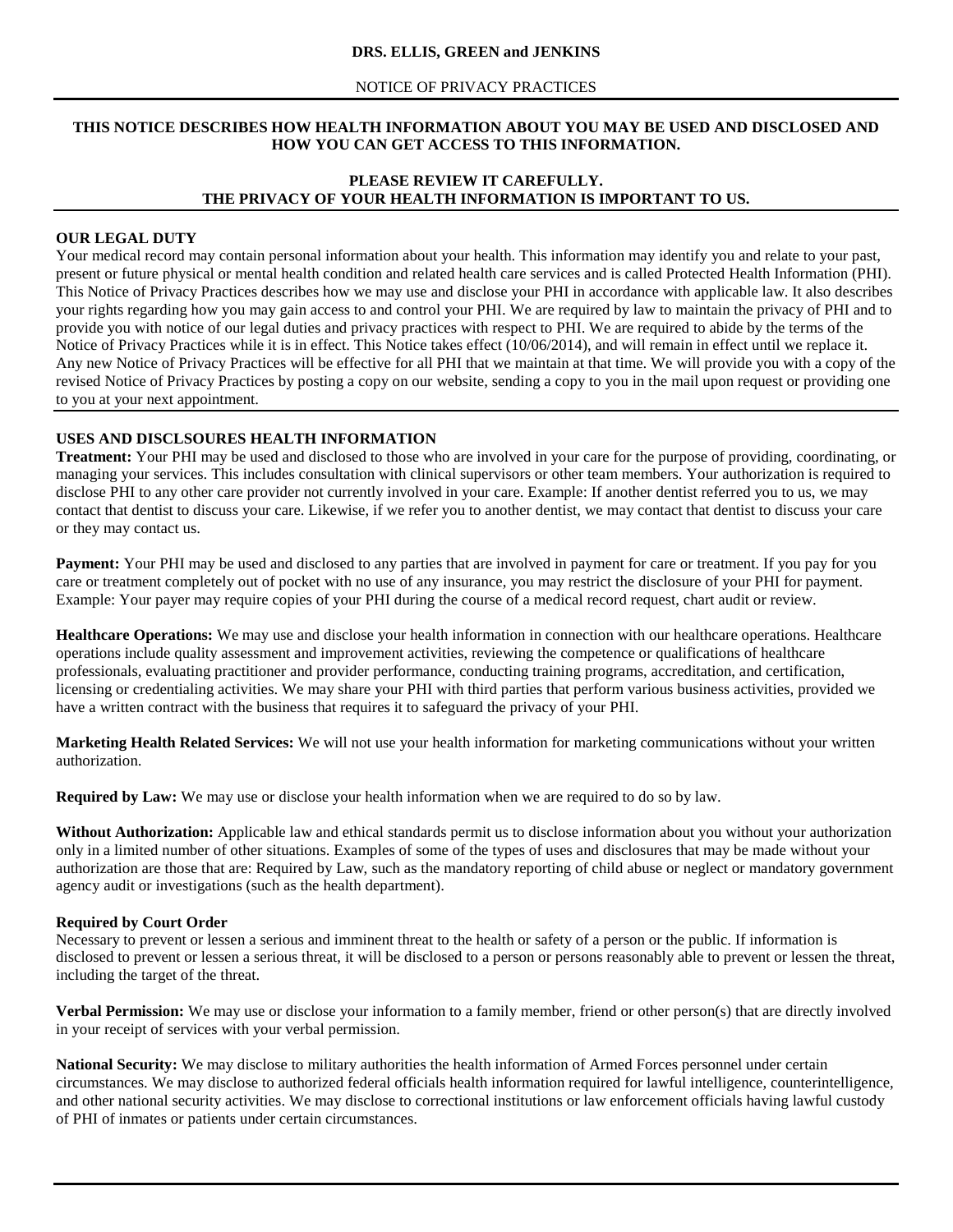**Appointment Reminders:** We may use or disclose your PHI to provide you with appointment reminders (such as voicemail messages, postcards, or letters).

# **YOUR RIGHTS REGARDING YOUR PHI**

You have the following rights regarding PHI we maintain about you. To exercise any of these rights, please submit your request in writing by using the contact information listed at the end of this Notice:

**Right of Access to Inspect and Copy:** You have the right, which may be restricted only in exceptional circumstances or with documents released to us, to inspect and copy PHI that may be used to make decisions about service provided.

**Right to Amend:** If you feel that the PHI we have about you is incorrect or incomplete, you may ask us to amend the information, although we are not required to agree to the amendment. Your request must be in writing, and it must explain why the information should be amended.

**Right to an Accounting of Disclosures:** You have the right to request an accounting of certain of the disclosures that we make of your PHI. We may charge you a reasonable fee if you request more than one accounting in any 12-month period.

**Right to Request Restrictions:** You have the right to request a restriction or limitation on the use or disclosure of your PHI for services, payment, or business operations. We are not required to agree to these additional restrictions, but if we do, we will abide by our agreement (except in an emergency).

**Right to Request Confidential Communication:** You have the right to request that we communicate with you about PHI matters in a specific manner (e.g. telephone, email, postal mail, etc.)

**Right to a Copy of this Notice:** You have the right to a copy of this notice.

### **WEBSITE PRIVACY**

Any personal information you provide us with via our website, including your e-mail address, will never be sold or rented to any third party without your express permission. If you provide us with any personal or contact information in order to receive anything from us, we may collect and store that personal data. We do not automatically collect your personal e-mail address simply because you visit our site. In some instances, we may partner with a third party to provide services such as newsletters, surveys to improve our services, health or company updates, and in such case, we may need to provide your contact information to said third parties. This information however, will only be provided to these third-party partners specifically for these communications, and the third party will not use your information for any other reason. While we may track the volume of visitors on specific pages of our website and download information from specific pages, these numbers are only used in aggregate and without any personal information. This demographic information may be shared with our partners, but it is not linked to any personal information that can identify you or any visitor to our site. Our site may contain links to other outside websites. We cannot take responsibility for the privacy policies or practices of these sites and we encourage you to check the privacy practices of all internet sites you visit. While we make every effort to ensure that all the information provided on our website is correct and accurate, we make no warranty, express or implied, as to the accuracy, completeness or timeliness, of the information available on our site. We are not liable to anyone for any loss, claim for damages caused in whole or in part, by any of the information provided on our site. By using our website, you consent to the collection and use of personal information as detailed herein. Any changes to this Privacy Policy will be made public on this site so you will know what information we collect and how we use it.

### **BREACHES**

You will be notified immediately if we receive information that there has been a breach involving your PHI.

### **QUESTIONS AND COMPLAINTS**

If you believe we have violated your privacy rights, you have the right to file a complaint in writing with our Privacy Officer at Drs. Ellis, Green and Jenkins. If you have questions and would like additional information, you may contact us at (803) 788-9593. You may also submit a written complaint to the U.S. Department of Health and Human Services. We will provide you with the address to file your complaint with the U.S. Department of Health and Human Services upon request. We support your right to the privacy of your health information. We will not retaliate in any way if you choose to file a complaint with us or with the U.S. Department of Health and Human Services.